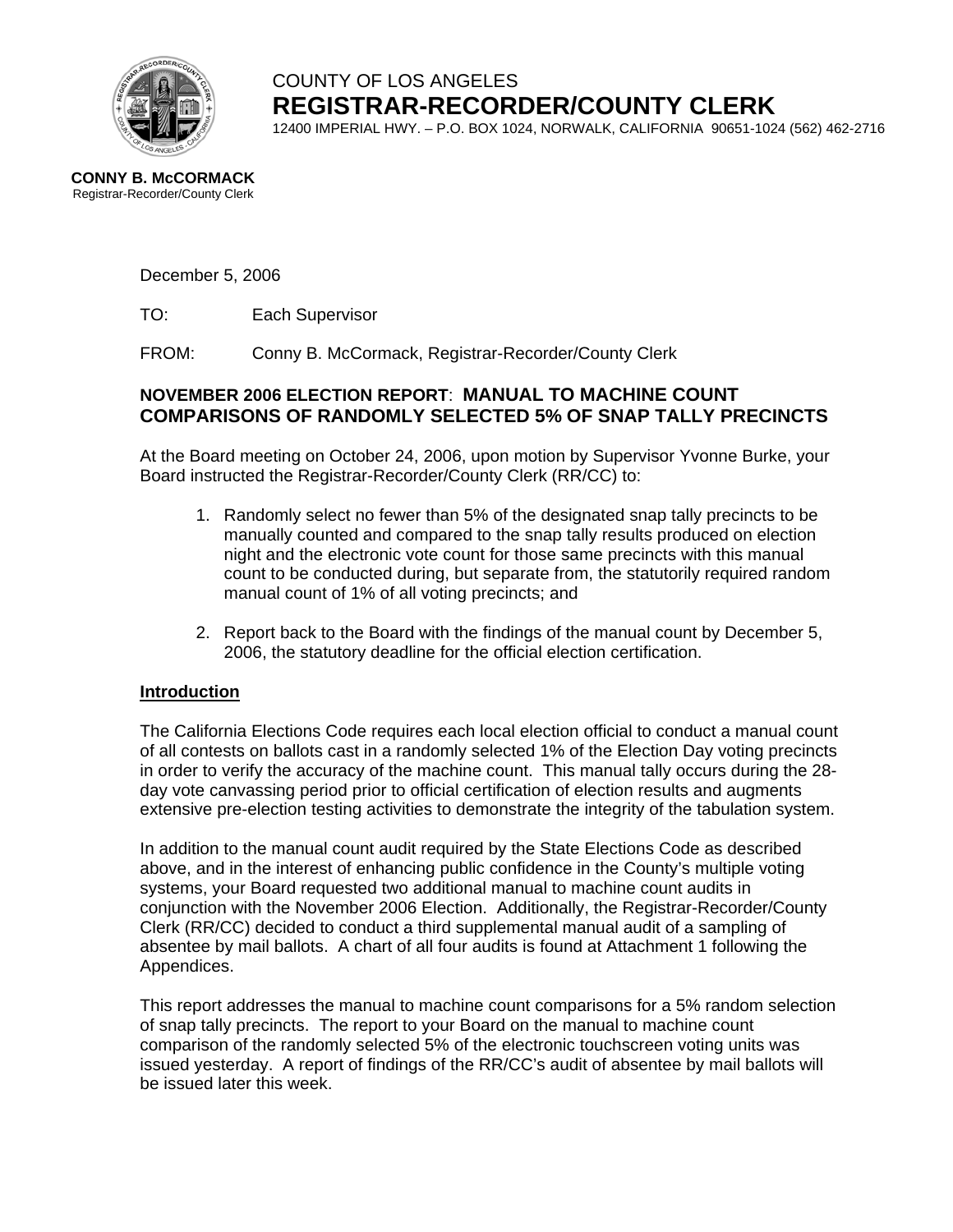### **Background**

For many years, Los Angeles County has made snap tally services available to the news media to enable them to establish voting trends in certain election contests. Snap tally is a process described in California Elections Code Sections 14440 through 14443 (see *Appendix A*). Section 14440 states that the Board of Supervisors may find that

"…certain offices or measures to be voted on are of more than ordinary public interest and require an early tabulation and announcement."

Los Angeles County is the only county in California where snap tallies are performed in conjunction with major elections. Snap tallies take place after all polls have closed. The media companies who request snap tallies use the unofficial close-of-polls data received through snap tallies to compare with the data they gather in the course of conducting Election Day exit polls.

The RR/CC does not use snap tally results for any purpose, but simply coordinates the process at the request of media companies that conduct exit polls

In elections prior to November 7, 2006, after the polls closed at 8 p.m., pollworkers in mediaselected snap tally precincts manually tallied the ballots for those candidates and measures requested by media companies. This process added considerable time to the already lengthy work day of pollworkers. Although RR/CC offered pollworkers an additional stipend for performing this task, it was not uncommon for pollworkers in some of the selected precincts to refuse to conduct the snap tally at the end of their 14+ hour work day.

#### **November 7, 2006 General Election Snap Tally**

For the November 2006 General Election, the RR/CC piloted a method of conducting snap Tallies at the close of polls that utilized a feature of the newly-implemented InkaVote *Plus* precinct ballot readers (PBRs) to retrieve the votes cast. This method significantly reduced the time needed to conduct the snap tallies, placing less of a burden on pollworkers in the selected precincts. It also resulted in faster reporting of snap tally results to the requesting media organizations.

RR/CC staff trained pollworker Inspectors in the selected precincts (see *Appendix B*) to obtain unofficial election results from the new InkaVote *Plus* PBRs after the end of the voting day. This process was much less time-consuming, taking less than five minutes, compared with the manual process of past snap tallies. As a result, it was not necessary to pay an additional stipend to the pollworkers for this task and the rate of cooperation from precinct Inspectors in the 38 snap tally precincts was very good.

As directed by your Board, the Department conducted a 5% random manual audit of the snap tally totals during the vote canvassing period in order to compare the snap tally results to election night precinct vote totals on the PBRs and on the central vote tally equipment in Norwalk. A 5% random audit entailed selection of two (2) of the 38 snap tally precincts..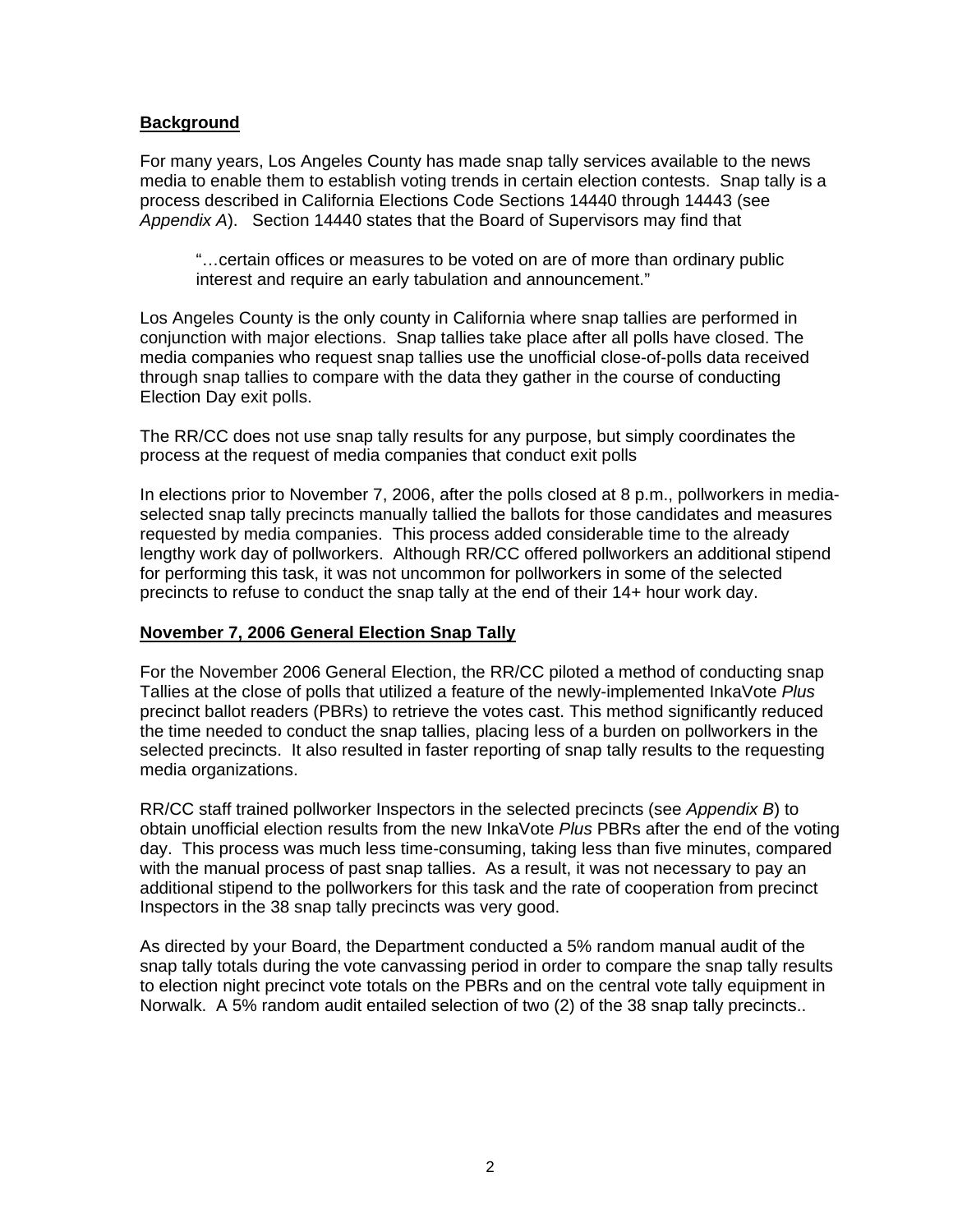### **Snap Tally Manual Audit**

The random selection process of snap tally precincts for manual audit was conducted on November 13<sup>th</sup> with prior notification to citizens who had expressed interest in observing. Several observers were present for and participated in this random selection of the two precincts which elicited precinct numbers 4150048A and 6700054A. Procedures for this process are detailed at Appendix C.

However, while assembling the election materials for the manual audit, staff discovered that precinct 4150048A was one of two precincts in a Neighborhood Voting Center (NVC). By design, only one InkaVote Plus PBR was deployed at NVCs to accommodate two voting precincts. Therefore, the PBR vote totals contained combined results from two voting precincts and would render meaningless any comparison to either election night centralized tally results of individual precincts or a manual tabulation of that single precinct's ballots.

As a result, staff drew a replacement precinct from the remaining snap tally list. Precinct 5850027A was selected to replace the above NVC precinct for the manual audit.

Subsequently, manual audits were conducted on precincts 5850027A and 6700054A on November 14 and 15, 2006. Although previous observers were given notice, no members of the public appeared to observe the manual audits on these days. *Appendix D* details the results of the audit, showing the comparison among election night centralized tally of precinct results, snap tally totals on the PBRs and the manual counts.

An explanation of the differences among the three results follows.

### *Total Number of Ballots Cast*

In precinct 5850027A, the total number of ballots counted during the election night snap tally using the PBR was 242 compared with the election night centralized tally of 241 ballots. The difference of one ballot resulted from the fact that one voter cast an audio ballot on the new disability access voting unit. Audio ballots are a slightly different format and are subsequently re-made on standard ballot card stock prior to centralized ballot tabulation in Norwalk. The manual audit of this snap tally precinct occurred prior to the re-make process, thereby accounting for the one vote difference during the audit.

In precinct 6700054A, the total number of ballots counted during the election night snap tally using the PBR was 297 compared with the election night centralized tally of 305 ballots. A telephone conversation with this precinct's Inspector (lead pollworker) indicated that eight voters declined to feed their ballots through the InkaVote *Plus* PBR. These voters deposited their ballots directly into the ballot box at the voting precinct, bypassing the PBR which was there for error-detection of over and undervotes. This resulted in a variance between the precinct count from the PBR and the centralized vote tally in Norwalk later that evening.

### *Votes for Specific Contests*

In precinct 5850027A, one additional vote was counted during snap tally in several races compared to the election night centralized vote tally for this precinct. This is a result of the audio ballot which was isolated for re-make as described above.

In one contest, State Measure 1B, there was a two vote variance between snap tally and election night results. This difference also emerged during the manual audit leading to the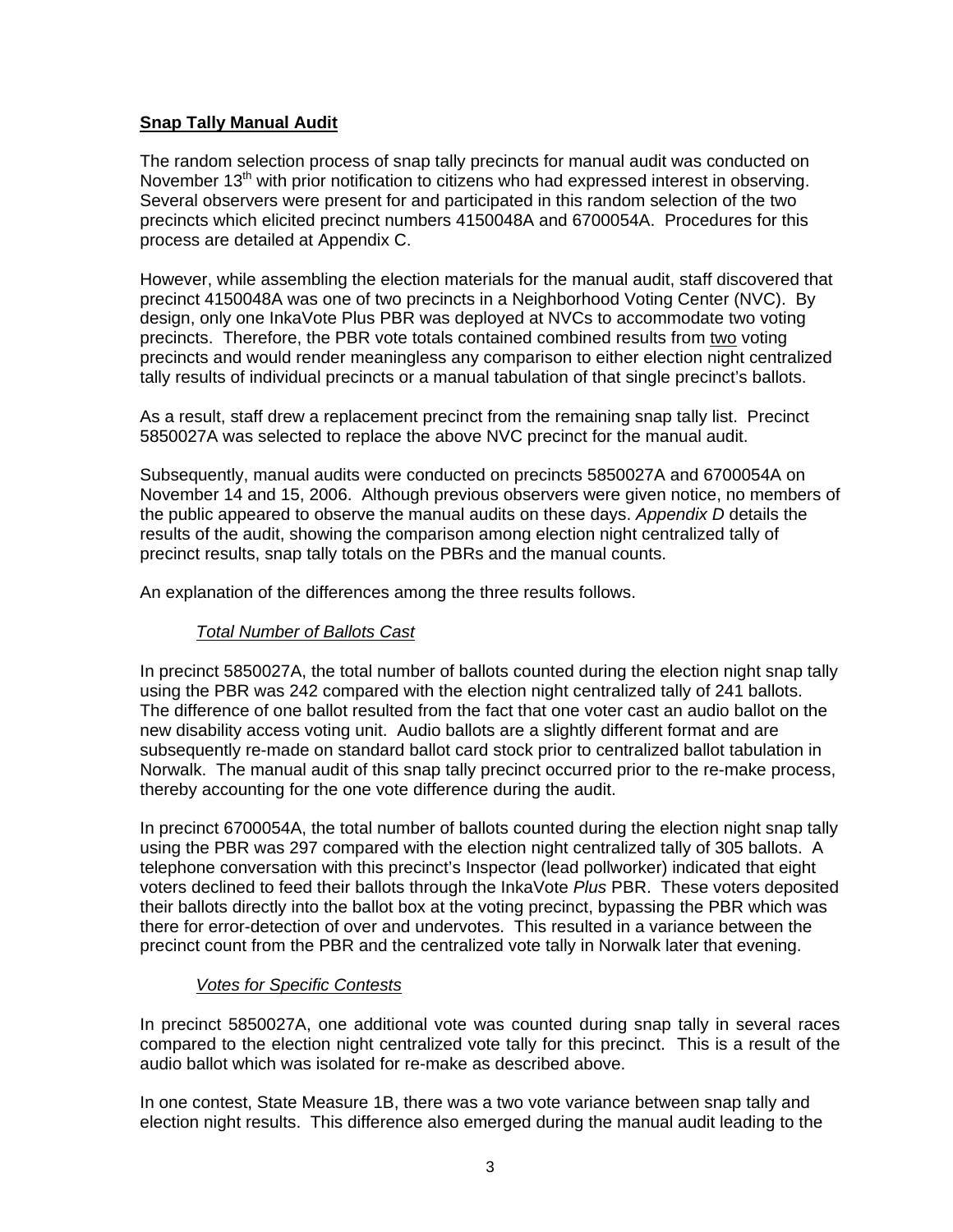conclusion that one voter's mark for this proposition was either inadvertent or too lightly marked to be detected by the centralized vote tabulating equipment, but was discerned to be a probable vote by the person manually examining the ballot and by the PBR.

In precinct 6700054A, there are variances between the snap tally and election night centralized tally due to the difference in total ballots cast explained above as a consequence of eight voters opting to deposit their ballots directly into the ballot box without feeding them through the PBR at that precinct.

#### **Conclusion**

Snap tallies are not a part of the County's official election results. Snap tallies are simply requested by media to provide a quick election night snapshot comparison with media exit polling in several ballot contests.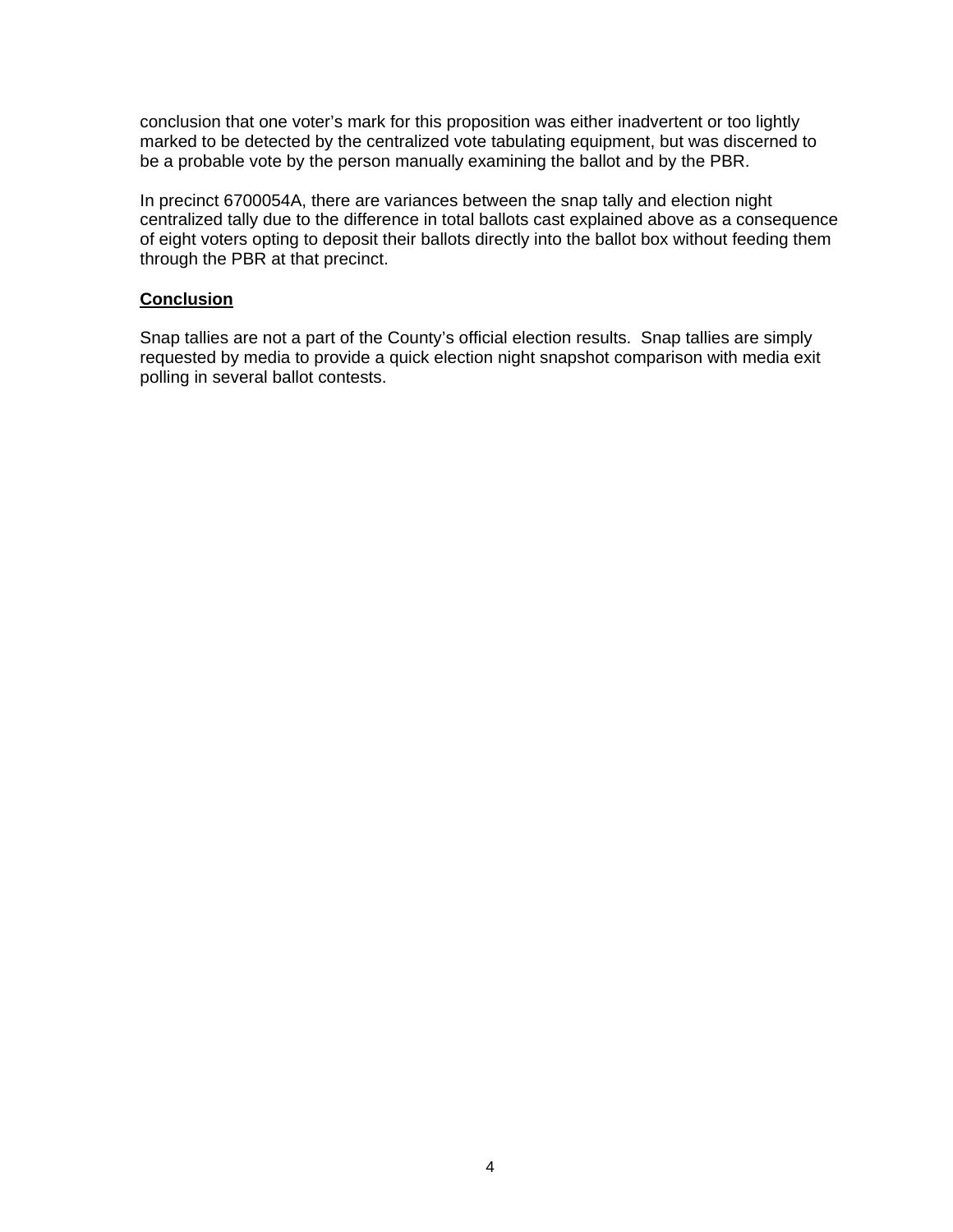#### **Appendix A**

#### *California Elections Code Sections Governing the Conduct of Snap Tallies*

14440. Before any election, the governing body of the jurisdiction holding the election shall decide that certain offices or measures to be voted on are of more than ordinary public interest and require an early tabulation and announcement. The decision shall be transmitted to the elections official not less than 30 days before the election.

14441. The elections official shall prepare and forward to each

selected precinct forms containing a list of the offices and measures designated as being of more than ordinary interest, and stating the number of ballots to be counted for the snap tally. In each general election, the special form shall, for each office listed on it, include the names of all candidates for that office whose names appear on the ballot.

 The inspector at each selected precinct shall note the results of the count and the total number of votes cast in the precinct on the snap tally forms as soon as the designated number of ballots has been tallied. The inspector shall then communicate the figures in the manner directed by the elections official. In each general election, the figures shall include the votes cast for every candidate whose name appears on the ballot for an office listed on the forms. The inspector shall continue, each time the designated number of ballots have been tallied, to note and report the results as directed.

14442. Upon receipt from the precincts of the reports of votes cast on the specially designated offices and measures, the elections official shall tabulate the results and make the results available to the public. In each general election, all these reports of the election results shall include the votes cast for all candidates whose names appear on the ballot for each office for which returns are reported.

14443. If ballots are counted by means of electronic, electromechanical, or punch card device, the elections official may provide for early tabulation and announcement of the returns in a manner consistent with the use of the tabulating devices.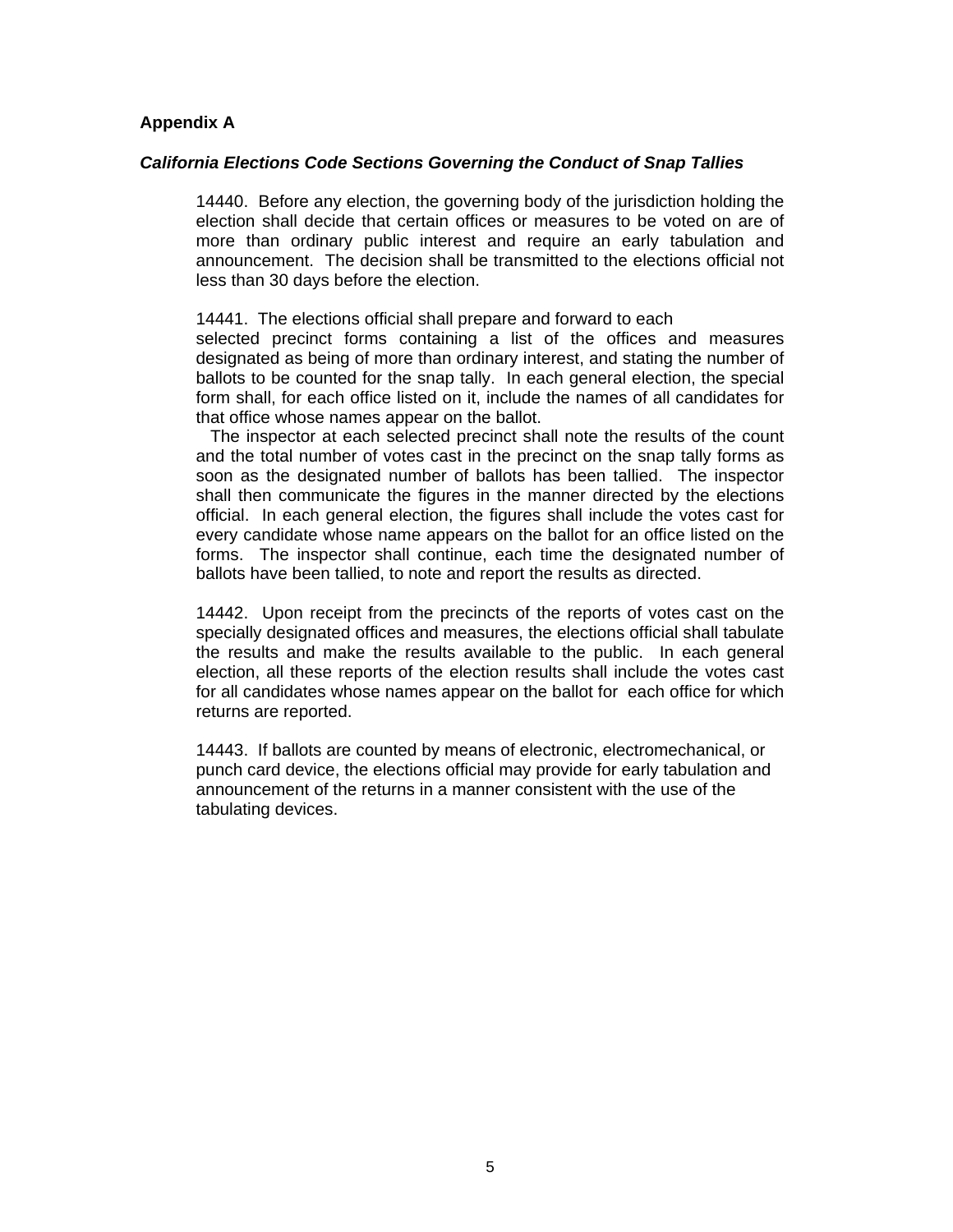### **Appendix B**

### *Precincts Requested by Media Organizations for Snap Tally*

## **Precincts Selected by the Los Angeles** *Times*

| <b>Precinct</b> | <b>Address</b>           | City, State, Zip        |
|-----------------|--------------------------|-------------------------|
| 0050014A        | 30500 Arrastre Canyon Rd | Acton, CA 93510         |
| 0950190A        | 3200 Jefferies Ave.      | Burbank, CA 91505       |
| 1850023B        | 11405 Paramount Blvd.    | Downey, CA 90241        |
| 2700039A        | 13500 Aviation Blvd.     | Hawthorne, CA 90250     |
| 2950007B        | 601 Centinela Ave        | Inglewood, CA 90302     |
| 9000396A        | 13000 Montague St        | Pacoima, CA 91331       |
| 9001278A        | 10505 Santa Monica BI    | Los Angeles, CA 90025   |
| 9001343A        | 10409 Scenario Lane      | Los Angeles, CA 90077   |
| 9001926A        | 5041 Sunnyslope Ave      | Sherman Oaks, CA 91423  |
| 9003050A        | 4020 Roxton Ave.         | Los Angeles, CA 90008   |
| 9003891A        | 740 N. Pacific Ave       | San Pedro, CA 90731     |
| 4800047A        | 10932 Excelsior Dr.      | Norwalk, CA 90650       |
| 5850027A        | 1920 Brea Canyon Cut Rd  | <b>Walnut, CA 91789</b> |
| 6220109A        | 24350 Sorrento CT        | Valencia, CA 91355      |
| 7150044A        | 4565 Sharynne LN         | Torrance, CA 90505      |

### **Precincts selected by Edison/Mitofsky**

| <b>Precinct</b> | <b>Address</b>           | City                       |
|-----------------|--------------------------|----------------------------|
| 0090004A        | 34709 Agua Dulce Cyn Rd. | Saugus, CA 91390           |
| 0950022B        | 221 S. 6th St.           | Burbank, CA 91501          |
| 1450062A        | 603 S. Acacia Ave.       | Compton, CA 90220          |
| 2500029A        | 17100 South Park Ln.     | Gardena, CA 90247          |
| 3400023A        | 1040 Base Line Rd.       | La Verne, CA 91750         |
| 3550098A        | 1611 E. Avenue J         | Lancaster, CA 93535        |
| 3850101A        | 1407 W. Hill St.         | Long Beach, CA 90810       |
| 3850562A        | 515 W. San Antonio Dr.   | Long Beach, CA 90807       |
| 9000318A        | 8428 Cozycroft Ave.      | Winnetka, CA 91306         |
| 9001648A        | 4201 Fountain Ave.       | Los Angeles, CA 90029      |
| 9002054A        | 8508 S. Broadway         | Los Angeles, CA 90003      |
| 9000518A        | 7541 Simpson Ave.        | North Hollywood, CA 91605  |
| 9001013A        | 14914 Burbank BI         | Sherman Oaks, CA 91411     |
| 9005428A        | 2760 Claray Dr.          | Los Angeles, CA 90077      |
| 9001094A        | 14755 Greenleaf St.      | Sherman Oaks, CA 91403     |
| 9000429A        | 6300 Owensmouth Ave.     | Woodland Hills, CA 91367   |
| 3990015A        | 11330 Bullis Rd.         | Lynwood, CA 90262          |
| 4150048A        | 13900 Tahiti Way         | Marina Del Rey, CA 90292   |
| 5200042A        | 33922 121st St. E        | Pearblossom, CA 93553      |
| 6230051A        | 9255 Pioneer Bl.         | Santa Fe Springs, CA 90670 |
| 6700010A        | 10262 Colima Rd.         | Whitter, CA 90603          |
| 6700054A        | 13201 Meyer Rd.          | Whitter, CA 90605          |
| 7150146B        | 4223 Emerald St.         | Torrance, CA 90503         |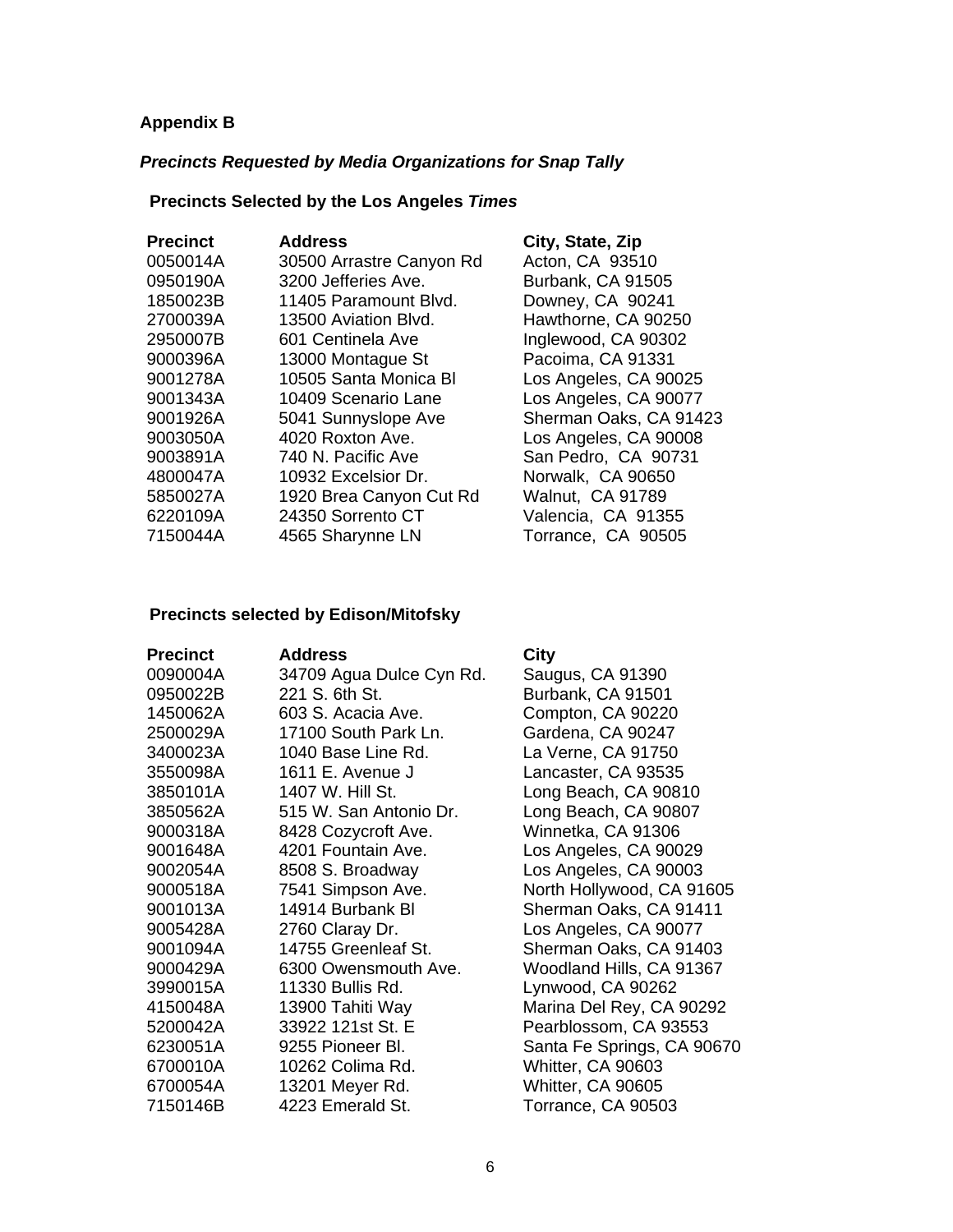### **Appendix C**

#### *Procedures for 5% Snap Tally Manual Audit November 7, 2006 Gubernatorial General Election*

#### **Random Selection – November 13, 2006 Manual Count Comparison beginning November 14, 2006**

- 1. Welcome and Introduction
- 2. Brief description of the manual audit process.
	- a. 5% applies to the Snap Tally precincts selected by media for results at the close of polls.
	- b. Random precinct selection is scheduled early to allow time for preparation of tally materials.
	- c. Manual tally will begin on Tuesday, November 14<sup>th</sup> continuing through November  $22^{nd}$  as needed.
- 3. Two precincts will be randomly selected from paper slips containing the precinct numbers of each of the 38 Snap Tally precincts.
- 4. Staff will produce a report from the Micro-Tally System (MTS) of the randomly selected Snap Tally precincts.
- 5. Contests to be manually recounted will be those selected by media for the randomly selected Snap Tally precincts.
- 6. Ballots from the two precincts will be pulled from the secure ballot cabinets in the MTS room
- 7. Audit teams, led by a manual tally supervisor from the Election Planning Division, begin the manual tally of the AV ballots.
- 8. The final report from the manual tally will be compared to the MTS produced tally and to the Snap Tally report prepared by precinct Inspectors on election night. Any variances will be analyzed and a report will be prepared on the outcome of the manual audit proceedings.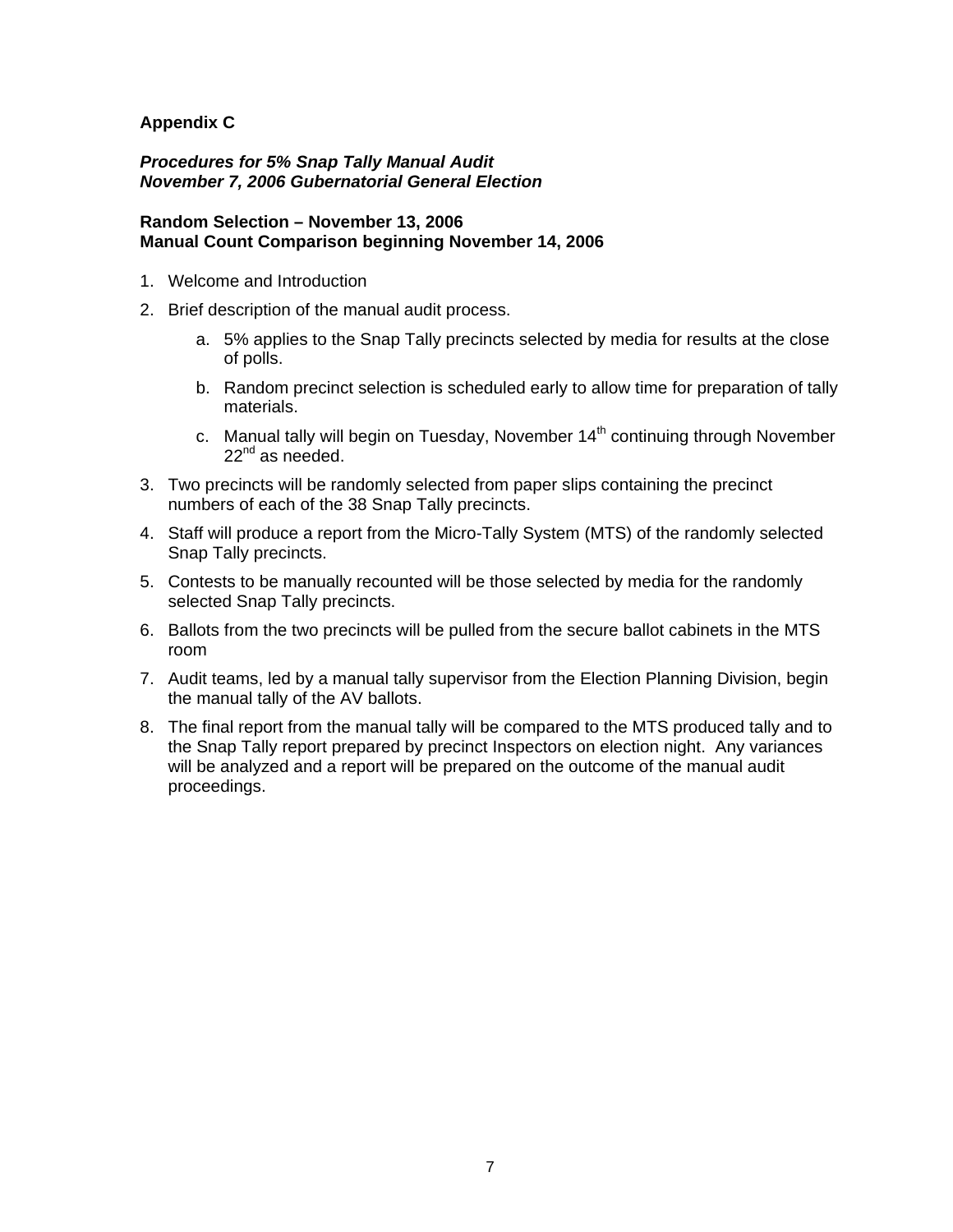### **Attachment D**  *Results of Snap Tally Manual Audit*

### **Precinct 5850027A**

|                      | <b>Election</b><br><b>Night</b><br><b>Unofficial</b><br><b>Results</b> | <b>Snap Tally</b><br><b>Result</b> | <b>Manual</b><br><b>Audit</b> |
|----------------------|------------------------------------------------------------------------|------------------------------------|-------------------------------|
| <b>Total Ballots</b> | 241                                                                    | 242                                | 241                           |

| <b>Election</b><br><b>Night</b><br><b>Unofficial</b><br><b>Contest</b><br><b>Results</b> | <b>Snap Tally</b><br><b>Result</b> | <b>Manual</b><br><b>Audit</b> |
|------------------------------------------------------------------------------------------|------------------------------------|-------------------------------|
|------------------------------------------------------------------------------------------|------------------------------------|-------------------------------|

### *Governor*

| Olivier        | າ<br>ں | o   |     |
|----------------|--------|-----|-----|
| Jordan         | 3      |     |     |
| Camejo         |        |     |     |
| Noonan         |        |     |     |
| Angelides      | 93     | 93  | 93  |
| Schwarzenegger | 130    | 131 | 130 |

#### *Attorney General*

| Harrison     |     |     |     |
|--------------|-----|-----|-----|
| <b>Brown</b> | 126 | 126 | 126 |
| Weissman     |     |     |     |
| Wyman        |     | b   |     |
| Poochigian   |     |     |     |

### *State Measure 1B*

| Yes | م م<br>ັບ | $\Lambda$<br>40 |   |
|-----|-----------|-----------------|---|
| No  |           | ົ<br>ສວ         | — |

### *State Measure 1C*

| Yes | <b>115</b> | 115 | 44 E |
|-----|------------|-----|------|
|     | ט ו        | ں ا | ل ا  |
| No  | 110<br>v   | 444 | ັບ   |

#### *State Measure 1D*

| $\mathbf{v}$ | م م | ممد          |    |
|--------------|-----|--------------|----|
| 'es          | ∠J  | ں ے .        |    |
| No           | 06' | $\sim$<br>v. | 06 |

### *State Measure 1E*

| Yes | 1つに<br>. د∠.  | $\sim$     | $\overline{a}$<br>້ |
|-----|---------------|------------|---------------------|
| No  | 100<br>$\sim$ | າ ∩ິ<br>υJ | 10 <sup>2</sup>     |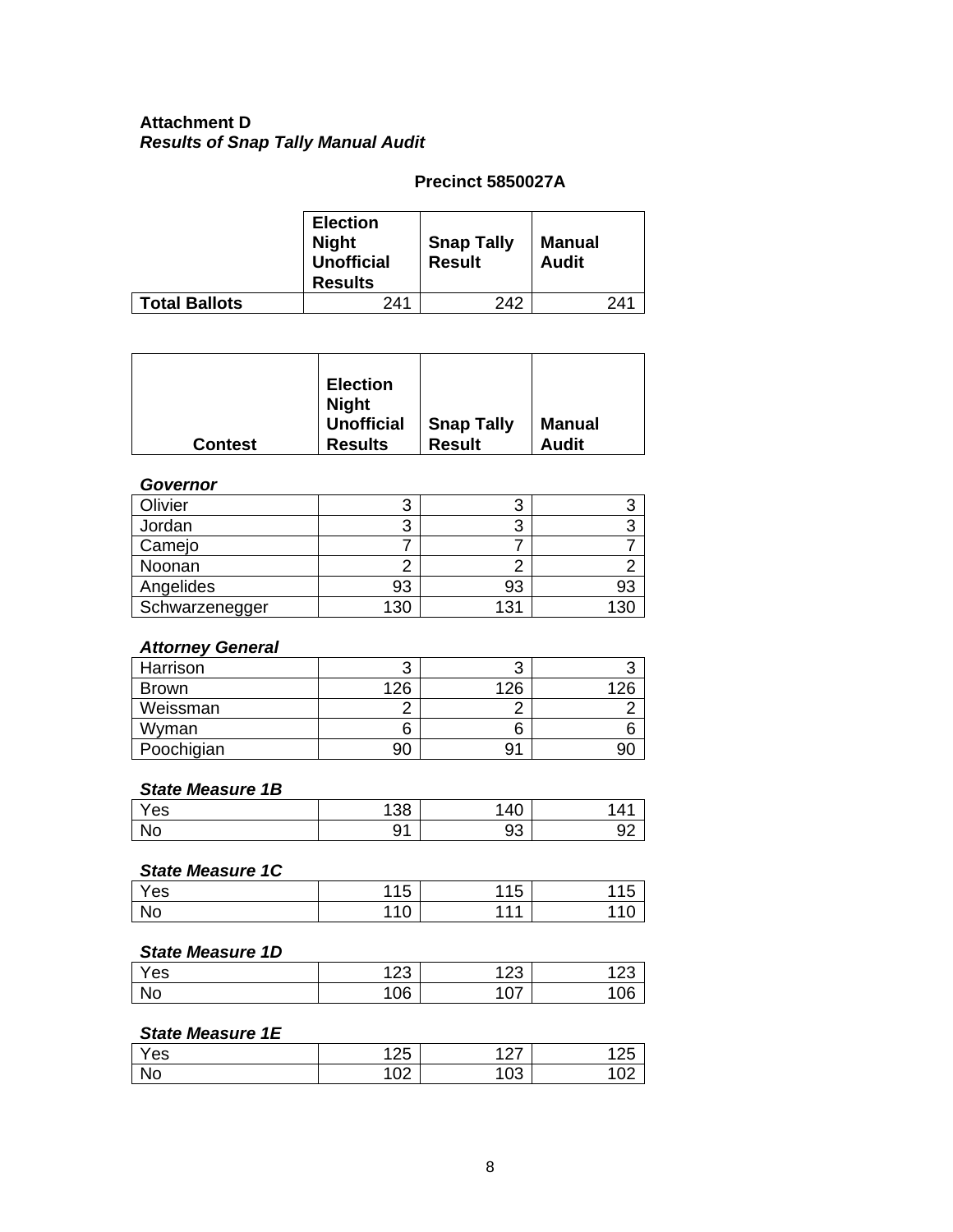## *Results of Snap Tally Manual Audit*

### **Precinct 6700054A**

|                      | <b>Election</b><br><b>Night</b><br><b>Unofficial</b><br><b>Results</b> | <b>Snap Tally</b><br><b>Result</b> | Manual<br><b>Audit</b> |
|----------------------|------------------------------------------------------------------------|------------------------------------|------------------------|
| <b>Total Ballots</b> | 305                                                                    | 297                                | 305                    |

| <b>Contest</b> | <b>Election</b><br><b>Night</b><br><b>Unofficial</b><br><b>Results</b> | <b>Snap Tally</b><br><b>Result</b> | Manual<br><b>Audit</b> |
|----------------|------------------------------------------------------------------------|------------------------------------|------------------------|

### *Governor*

| Olivier        |     |     |     |
|----------------|-----|-----|-----|
| Jordan         |     |     |     |
| Camejo         |     |     |     |
| Noonan         |     |     |     |
| Angelides      | 175 | 170 | 175 |
| Schwarzenegger | 104 | 101 | 104 |

### *U. S. Senator*

| Grundmann |     |     |     |
|-----------|-----|-----|-----|
| Mountjoy  |     | 76  | 78  |
| Metti     |     |     |     |
| Chretien  |     |     |     |
| Feinland  |     |     |     |
| Feinstein | 194 | 193 | 194 |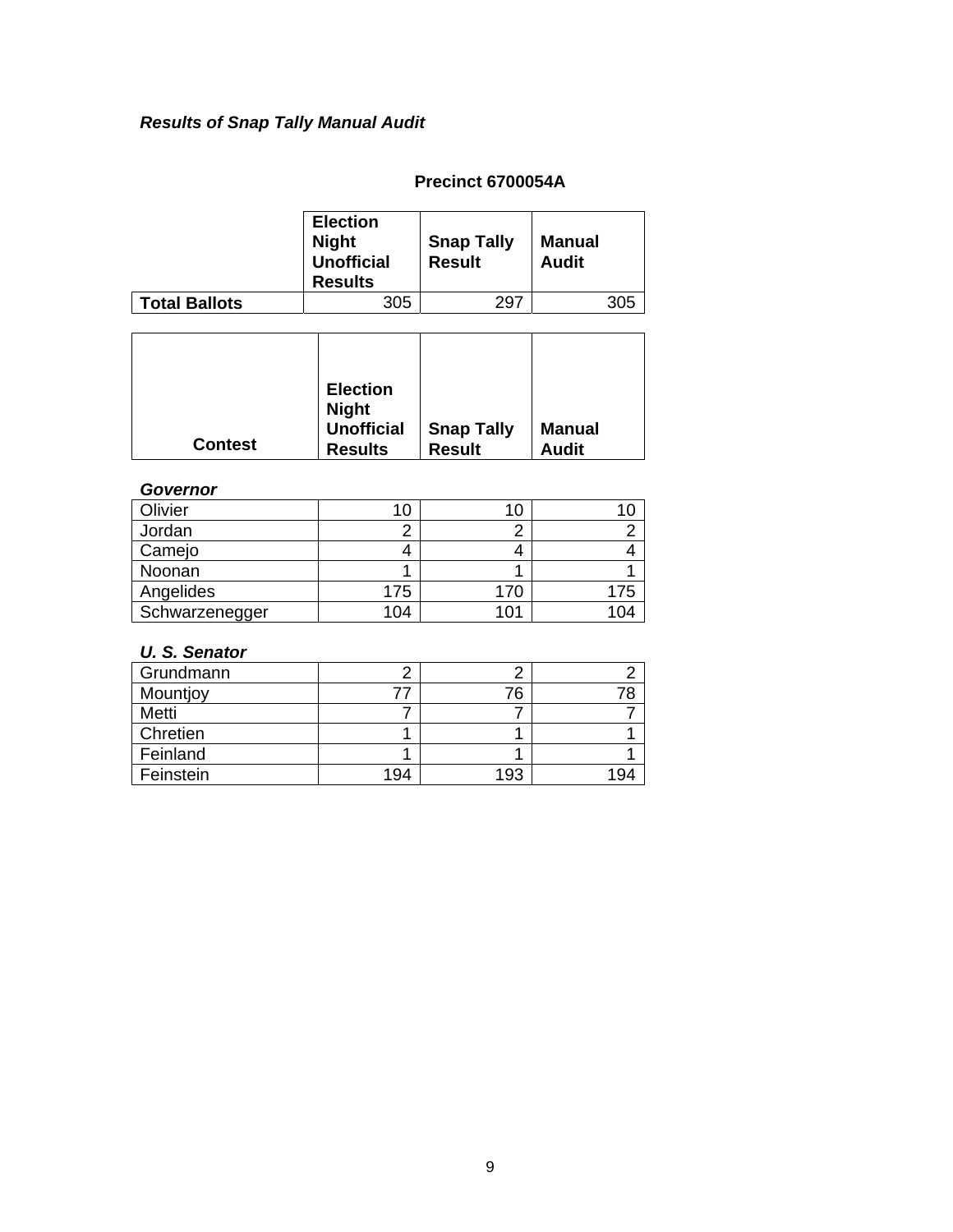

### **VOTING SYSTEM INTEGRITY ACTIVITIES IN L.A. COUNTY**  November 7, 2006 GENERAL ELECTION

The California Elections Code requires each local election official to conduct a manual count of ballots cast in a randomly selected 1% of the voting precincts in order to verify the accuracy of the machine count. This manual tally occurs during the vote canvass period prior to official certification of election results. This 1% manual count augments pre-election testing activities in demonstrating the integrity of the tabulation system. In addition to this legal requirement – and in the interest of enhancing public confidence in our voting systems – the Los Angeles County Board of Supervisors together with the Registrar-Recorder/County Clerk have established three additional activities to demonstrate the integrity and transparency of Los Angeles County's voting systems.

The activities listed below will be conducted prior to certification of the November 7, 2006 General Election results.

#### **All proceedings are open for public observation.**

## **PRECINCT BALLOTS**

**Manual Count of BALLOTS FROM 1% OF Precincts (all contests; polling place ballots)** 

*Random selection of precincts will take place on Wednesday, November 8, 2006 at 3:00 p.m. in the Registrar's Executive Conference Room, 7th floor, Norwalk headquarters.* 

| <b>Dates:</b> Begins Saturday, November 11, 2006<br>and continues daily until completed.<br>Section 15360                                                                                                                                                                                                 | <b>Authority: California Elections Code (E.C.)</b>                                                                                                                                                                                                                                                                                                                                                                                                                                                                                                                                                                                                                                           |
|-----------------------------------------------------------------------------------------------------------------------------------------------------------------------------------------------------------------------------------------------------------------------------------------------------------|----------------------------------------------------------------------------------------------------------------------------------------------------------------------------------------------------------------------------------------------------------------------------------------------------------------------------------------------------------------------------------------------------------------------------------------------------------------------------------------------------------------------------------------------------------------------------------------------------------------------------------------------------------------------------------------------|
| <b>Time:</b> 8:30 a.m. $-$ 4:00 p.m. on Saturdays and<br>Sundays; 8:30 a.m. - 6:30 p.m. weekdays<br><b>Location: Registrar-Recorder/County Clerk</b><br>headquarters, 12400 Imperial Highway, Norwalk;<br>7 <sup>th</sup> Floor Executive Conference Room<br>Coordinator(s): Alex Olvera & Cynthia Taylor | <b>Description:</b> E.C. 15360 states: "During the<br>official canvass of every election in which a<br>voting system is used, the official conducting the<br>election shall conduct a public manual tally of the<br>ballots tabulated by those devices cast in 1% of<br>the precincts chosen at random by the elections<br>official. In addition to the 1% count, the elections<br>official shall, for each race not included in the<br>initial group of precincts, count one additional<br>precinct. The manual tally shall apply only to the<br>race not previously counted. Additional precincts<br>for the manual tally may be selected at the<br>discretion of the elections official." |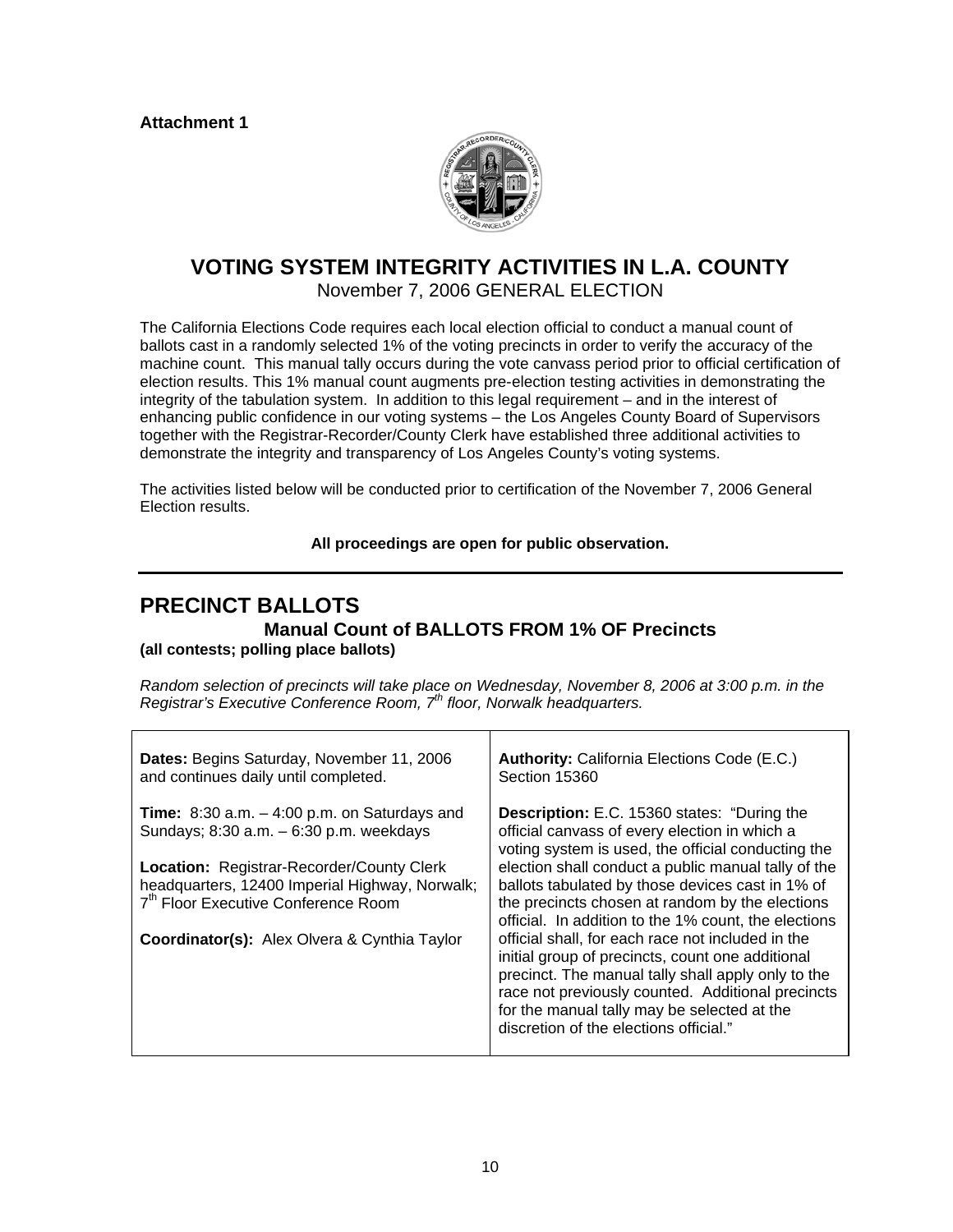## TOUCH SCREEN EARLY VOTING MANUAL COUNT COMPARISION OF RANDOMLY SELECTED 5% OF VOTING UNITS

#### **(randomly selected contests)**

*Random selection of voting units will take place on Monday, November 13, 2006 at 11:00 a.m. in the Registrar's Conference Room, 7th floor, Norwalk headquarters.* 

| Date: Begins on Monday, November 13, 2006                                                                                                                | <b>Authority:</b> By motion of the Los Angeles County<br>Board of Supervisors adopted October 24, 2006                                                                                                             |
|----------------------------------------------------------------------------------------------------------------------------------------------------------|--------------------------------------------------------------------------------------------------------------------------------------------------------------------------------------------------------------------|
| <b>Time:</b> $11:00$ a.m. to $5:00$ p.m. Continuing<br>Tuesday, November 14, 2006 at 9:00 a.m. until<br>completed.                                       | <b>Description:</b> The Registrar-Recorder/County<br>Clerk conducts an audit of votes cast on no fewer<br>than 5% of the Direct Recording Electronic (DRE                                                          |
| <b>Location:</b> Registrar-Recorder/County Clerk<br>headquarters, 12400 Imperial Highway, Norwalk;<br>7 <sup>th</sup> Floor, Registrar's Conference Room | or "Touchscreen") machines used for early<br>voting. The DRE units and contests to be<br>audited are randomly selected. A comparison is<br>made of the votes recorded on the Voter-                                |
| Coordinator: Kenneth Bennett                                                                                                                             | Verifiable Paper Audit Trail (VVPAT) with the<br>centralized vote tally system count. In the event<br>of a VVPAT paper jam, ballot images will be<br>printed from the equipment for use in the vote<br>comparison. |

## SNAP TALLY

Manual count Comparison of randomly selected 5% of "Snap Tally" Precincts (snap tally contests selected by media)

*Random selection of precincts will take place on Monday, November 13, 2006 at 9:00 a.m. in the Registrar's Conference Room, 7th floor, Norwalk headquarters.* 

| Date: Tuesday, November 14, 2006<br><b>Time:</b> 1:00 p.m. to 5 p.m. (or until completed)                                                                                  | <b>Authority:</b> By motion of the Los Angeles County<br>Board of Supervisors adopted October 24, 2006;<br>California Elections Code Sections 14440, 14443<br>describe "snap tallies"                                                                                                                     |
|----------------------------------------------------------------------------------------------------------------------------------------------------------------------------|-----------------------------------------------------------------------------------------------------------------------------------------------------------------------------------------------------------------------------------------------------------------------------------------------------------|
| Location: Registrar-Recorder/County Clerk,<br>12400 Imperial Highway, Norwalk; 7 <sup>th</sup> Floor,<br>Registrar's Conference Room<br><b>Coordinator: Deborah Wright</b> | <b>Description:</b> The Registrar-Recorder/County<br>Clerk randomly selects no fewer than 5% of the<br>designated snap tally precincts to be manually<br>counted and compared to the snap tally results<br>produced on election night and the centralized<br>vote tally system count for these precincts. |